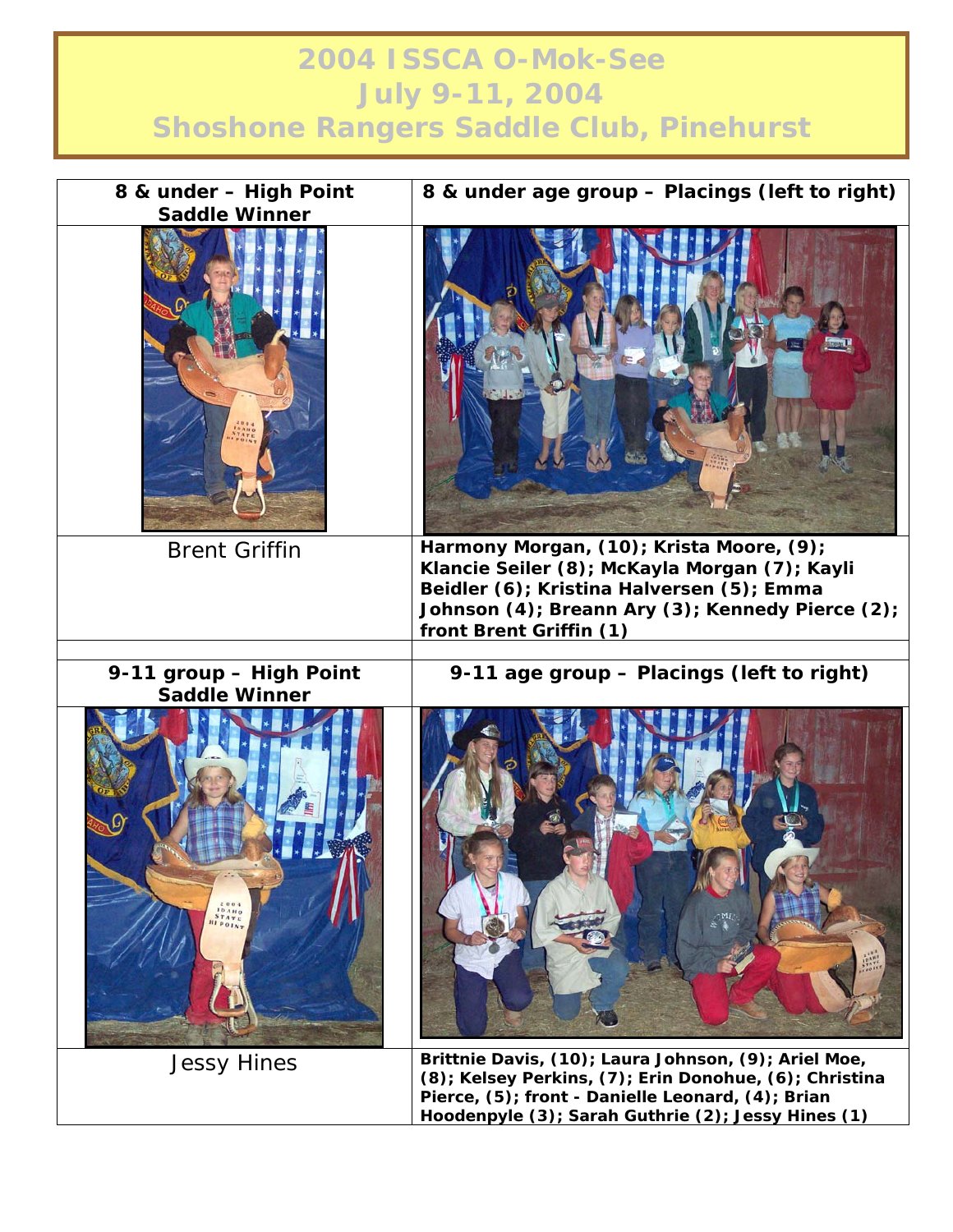| 12-15 group - High Point<br><b>Saddle Winner</b>       | 12-15 age group - Placings (left to right)                                                                                                                                                                                                                       |
|--------------------------------------------------------|------------------------------------------------------------------------------------------------------------------------------------------------------------------------------------------------------------------------------------------------------------------|
|                                                        |                                                                                                                                                                                                                                                                  |
| <b>Jessie Saad</b>                                     | Amanda Fittje, (10); Leah Johnston, (9);<br>Angela Thaut, (8); Danielle Duff, (7);<br>Madison Donohue, (6); Tyler Kinser, (5);<br>front - Kaitlin Ens, (4); Charly Lynch, (3);<br>Kara Hawkins, (2); Jessie Saad, (1)                                            |
| 16-39 women group - High<br><b>Point Saddle Winner</b> | 16-39 women age group - Placings<br>(left to right)                                                                                                                                                                                                              |
|                                                        |                                                                                                                                                                                                                                                                  |
| Melissa Stockman                                       | Ashley Palm, (10) - not pictured; Marcy McBride<br>(8); Kaylee Verdun, (11); Jessie Metcalf, (9);<br>Brandi Stensgar, (7); Hayle McCray, (6); Tami<br>Moyer, (5); front - Jessi Dammerman, (4); Kyra<br>Sneed, (3); Melissa Stockman, (1); Brenda<br>Vroman, (2) |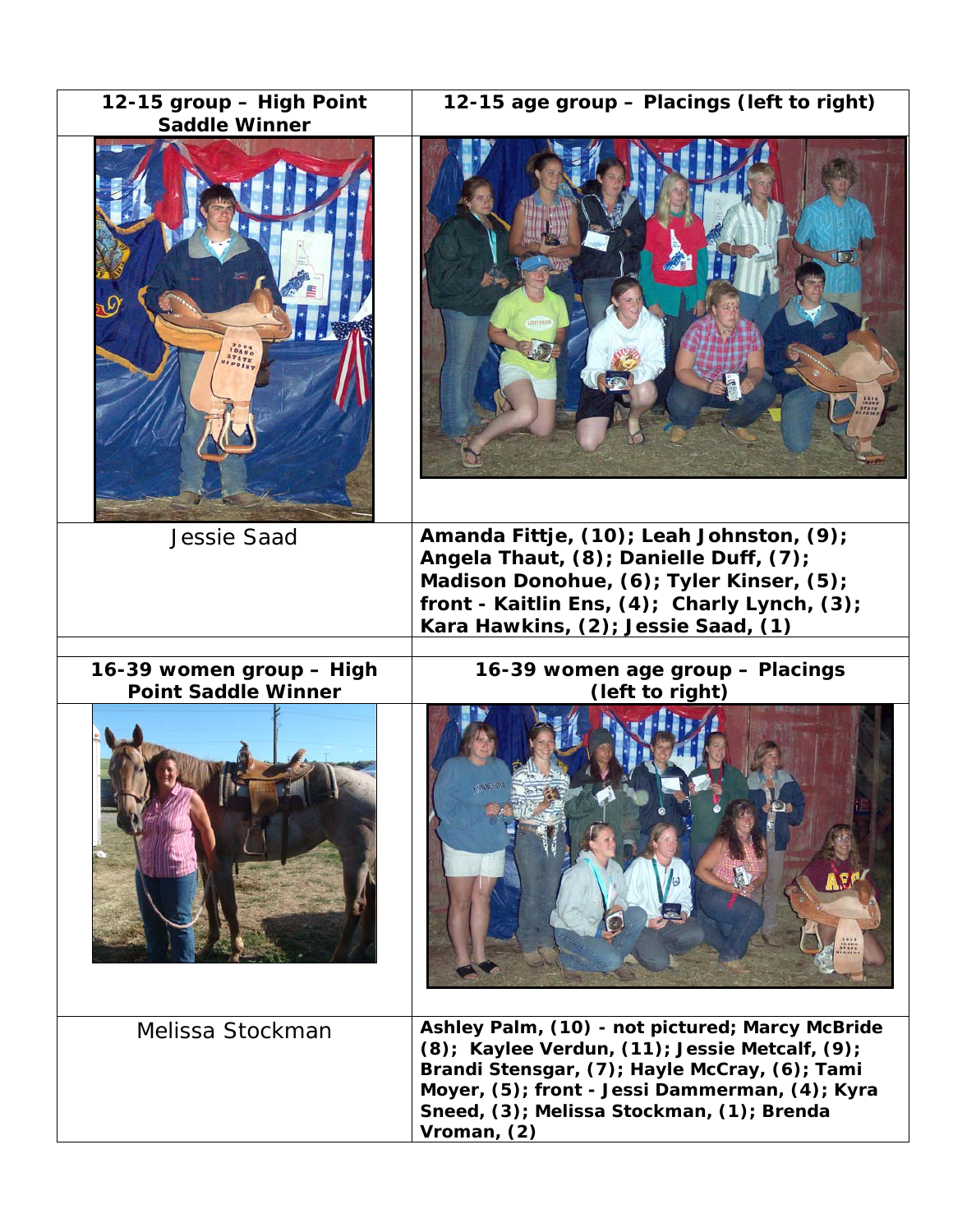| 16-39 men group - High Point<br><b>Saddle Winner</b>       | 16-39 men age group - Placings<br>(left to right)                                                                                                                                                                               |
|------------------------------------------------------------|---------------------------------------------------------------------------------------------------------------------------------------------------------------------------------------------------------------------------------|
|                                                            |                                                                                                                                                                                                                                 |
| Sam Woodward                                               | Jason Perkins, (10); Daren Jones, (9); Jay Ross,<br>(8); Tony Sneed, (7); Shane Minden, (6); Allen<br>Goodsell, (5); front - Shawn Seiler, (4); Denny<br>Neilson, (3); Robert Beidler, (2); Sam Woodward,<br>(1)                |
| 40 & over women group - High<br><b>Point Saddle Winner</b> | 40 & over women age group - Placings<br>(left to right)                                                                                                                                                                         |
|                                                            | <b>IDANO</b>                                                                                                                                                                                                                    |
| <b>Annette Pierce</b>                                      | Laurie Werner, (10); Sharon Kelsey, (9); Leann<br>Palmer, (8); Shelley Williamson, (7); Nancy<br>Gabel, (6); Myra Metcalf, (5); Sonya Peterson,<br>$(4)$ ; Susan Pierce, $(3)$ ; Tawni Limesand, $(2)$ ;<br>Annette Pierce, (1) |